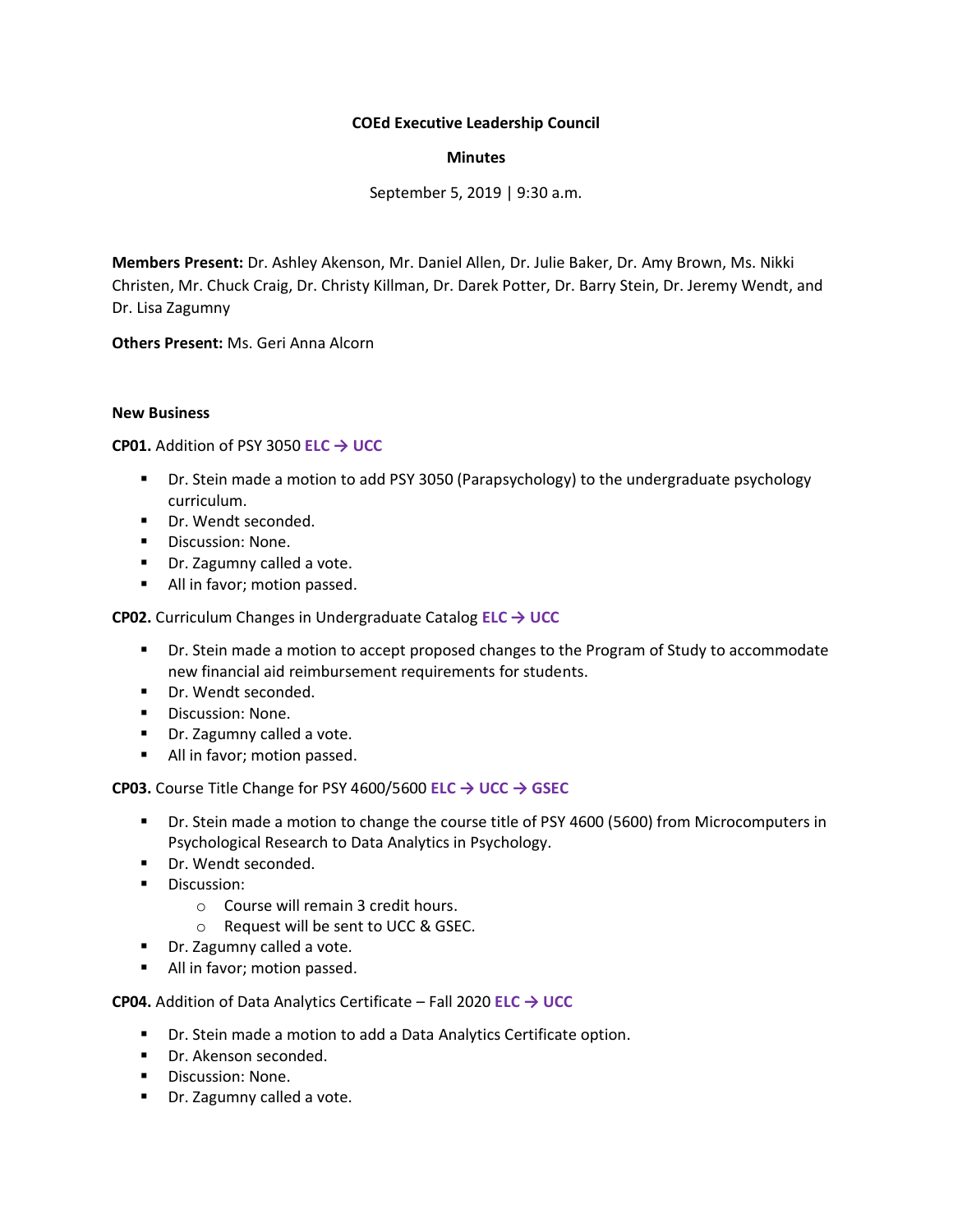■ All in favor; motion passed.

**CP05.** Addition of COUN 6500 & 6550, Modifications to multiple courses **ELC → GSEC**

- Dr. Stein made a motion to:
	- o Add
		- COUN 6500 (Play Therapy)
		- COUN 6550 (Spirituality in Counseling)
	- o Modify COUN 7400, 7370, 7600, 6380, 6460, 6370, 6680, and 6410
	- o Change EDPY 6330 to COUN 6330
- Dr. Wendt seconded.
- Discussion: None.
- Dr. Zagumny called a vote.
- All in favor; motion passed.

**CP06.** Additions & Modifications of various Counseling courses continued **ELC → GSEC**

- Dr. Stein made a motion to:
	- o Add
		- COUN 7510 (Counseling Administration and Program Evaluation)
		- COUN 7730 (Qualitative Research Methods in Counseling)
		- COUN 7740 (Advanced Quantitative Inquiry and Research Design)
		- COUN 7750 (Advanced Qualitative Inquiry and Research Design)
		- COUN 7820 (Doctoral Internship)
		- COUN 7830 (Regional Mental Health and Addiction Services)
		- COUN 7970 (Directed Experience in Counseling Research)
	- o Modify COUN 7320, 7500, and 7700
- Dr. Wendt seconded.
- Discussion: None.
- Dr. Zagumny called a vote.
- All in favor; motion passed.

#### **Other Such Matters**

Senior Exit Exam

- Academic departments will be responsible for communicating with and tracking students.
- Exam will be held at the College of Education Testing Center. Students may register online. Multiple dates and times will be available.
- A list of graduating seniors will be sent to academic departments as soon as it is available.
- **Encourage licensure students to sign up 2<sup>nd</sup> semester Junior year or 1st semester Senior year.**
- Open to incentives to increase overall student participation and performance.

New Director of Admissions

- Stephen Keller, Ed.D.
- Invited to next C3PO meeting with COEd deans, department chairs, and directors.

Cost of Education

■ More information to come.